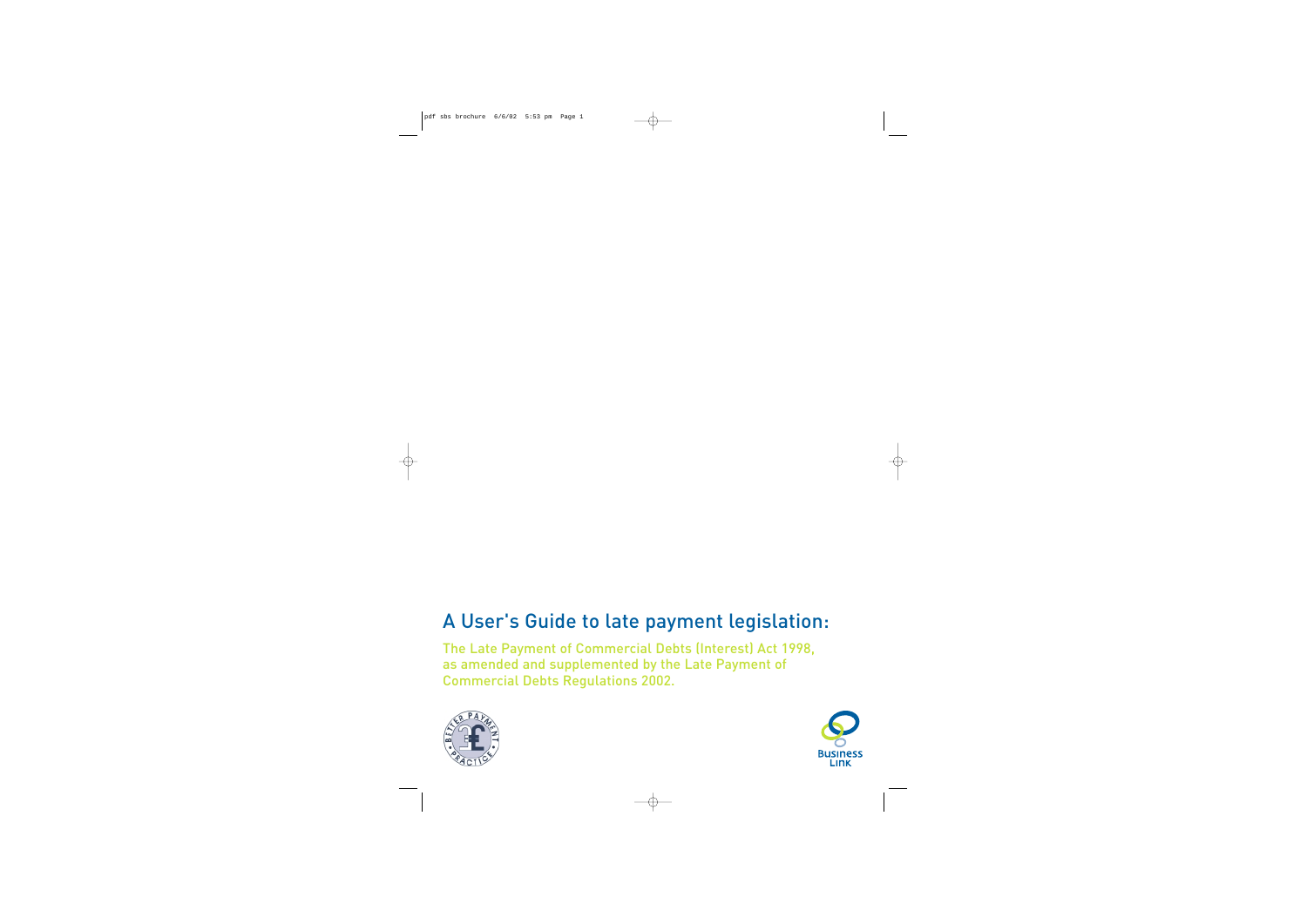#### Introduction 4

- Your rights
- Changes to the late payment legisl
- Legal Warning

#### Section 1: Understanding the legislation

- Your rights and how the changes to payment legislation will affect ther
- $\bullet$  Definitions in the new late paymen
- Jurisdiction
- How you do business

### Section 2: What does the late payment legislati

- Part 1 Late payment interest and reasonable debt recovery
- Part 2 Grossly unfair terms and conditions

#### Section 3: How to claim

- Part 1 How to calculate late paym
- $\bullet$  Part 2 Reasonable compensation recovery costs

Section 4: How to collect 18 and 18

Section 5: Receiving and avoiding claims for int

Section 6: Definition of small and medium-size



# Index

Business Link is a service dedicated to making the UK the best place in the world to start and grow a business. Through our extensive network of providers we offer first class business support, information and advice to people wishing to start up, develop or improve their business.

| lation                            |    |
|-----------------------------------|----|
| o the late<br>m<br>it legislation | 6  |
| ion provide?<br>costs             | 11 |
| nditions<br>nent interest         | 15 |
| for debt                          |    |

|                | 18 |
|----------------|----|
| terest         | 21 |
| ed enterprises | 22 |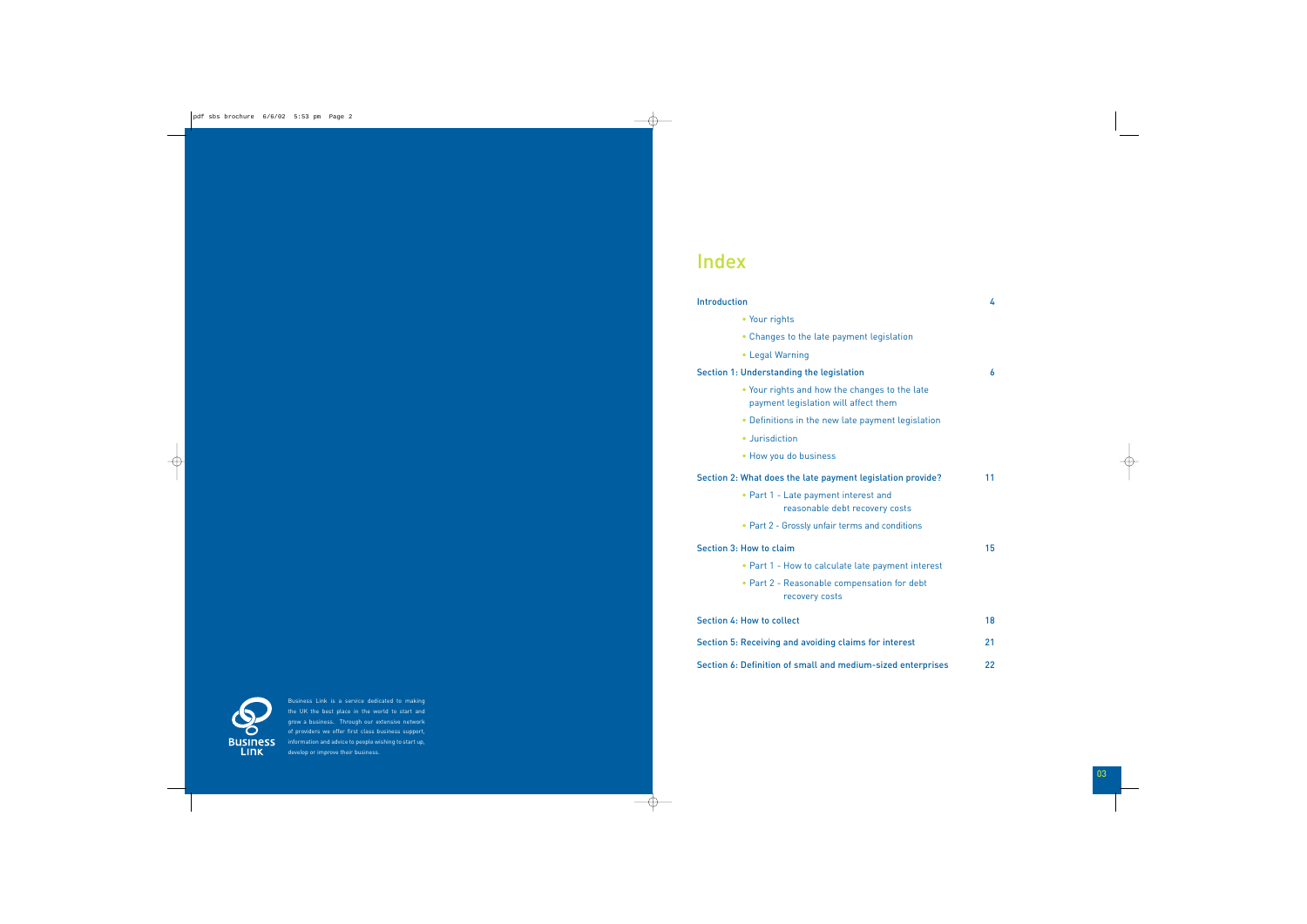# "Part of maintaining any successful business is good cashflow management and the late payment legislation can help you with your credit management."

### **Your rights**

The United Kingdom was one of the first countries in the European Union to implement late payment legislation to help promote a culture of prompt payment. There has been a statutory right to interest for late payment for small firms owed money by large firms or the public sector since 1 November 1998, when the Late Payment of Commercial Debts (Interest) Act 1998 came into force. The Act was to have been introduced in 3 distinct phases and until 7 August 2002 phase 2 is in force. This allows small businesses to charge each other statutory interest, as well as large businesses and the public sector, for the late payment of commercial debt.

Amended late payment legislation will come into force on 7 August 2002. This legislation will fulfil the UK's obligations under the European Directive 2000/35/EC on combating late payment in commercial transactions, and has been prepared taking into account responses to the consultation that was held in Spring 2001.

The results of this consultation, together with work done by the Small Business Service and other Government Departments, have led to the development and extension of the United Kingdom's existing late payment legislation.

#### What is meant by "late payment legislation"?

The phrase "late payment legislation" refers to the amended Late Payment of Commercial Debts (Interest) Act 1998 and the Late Payment of Commercial Debts Regulations 2002.

#### **Changes to the late payment legislation**

|                                                                                                                                  | See page |
|----------------------------------------------------------------------------------------------------------------------------------|----------|
| • An extension of the scope<br>of the late payment<br>legislation                                                                | 6        |
| • Creditors will be entitled<br>to "reasonable" debt<br>recovery costs                                                           | 11       |
| • The right for an appropriate<br>"representative body" to<br>challenge grossly unfair<br>contractual terms on behalf<br>of SMEs | 14       |
| • The simplification of the<br>calculation of the interest<br>rate for late payment                                              | 16       |

The statutory right to claim interest and the other entitlements being made available from 7 August 2002 are not compulsory and it is for the supplier to decide whether or not to use rights made available.

Part of maintaining any successful business is good cashflow management and the late payment legislation can help you with your credit management.

#### **Legal Warning**

The User's Guide has been prepared to provide general guidance only. This guide does not constitute legal advice and reliance ought not to be placed on it. No liability can be accepted by the authors or publishers for its contents. The interpretation of the law on late payment is ultimately a matter for the courts, and users should take their own advice where appropriate.

# Introduction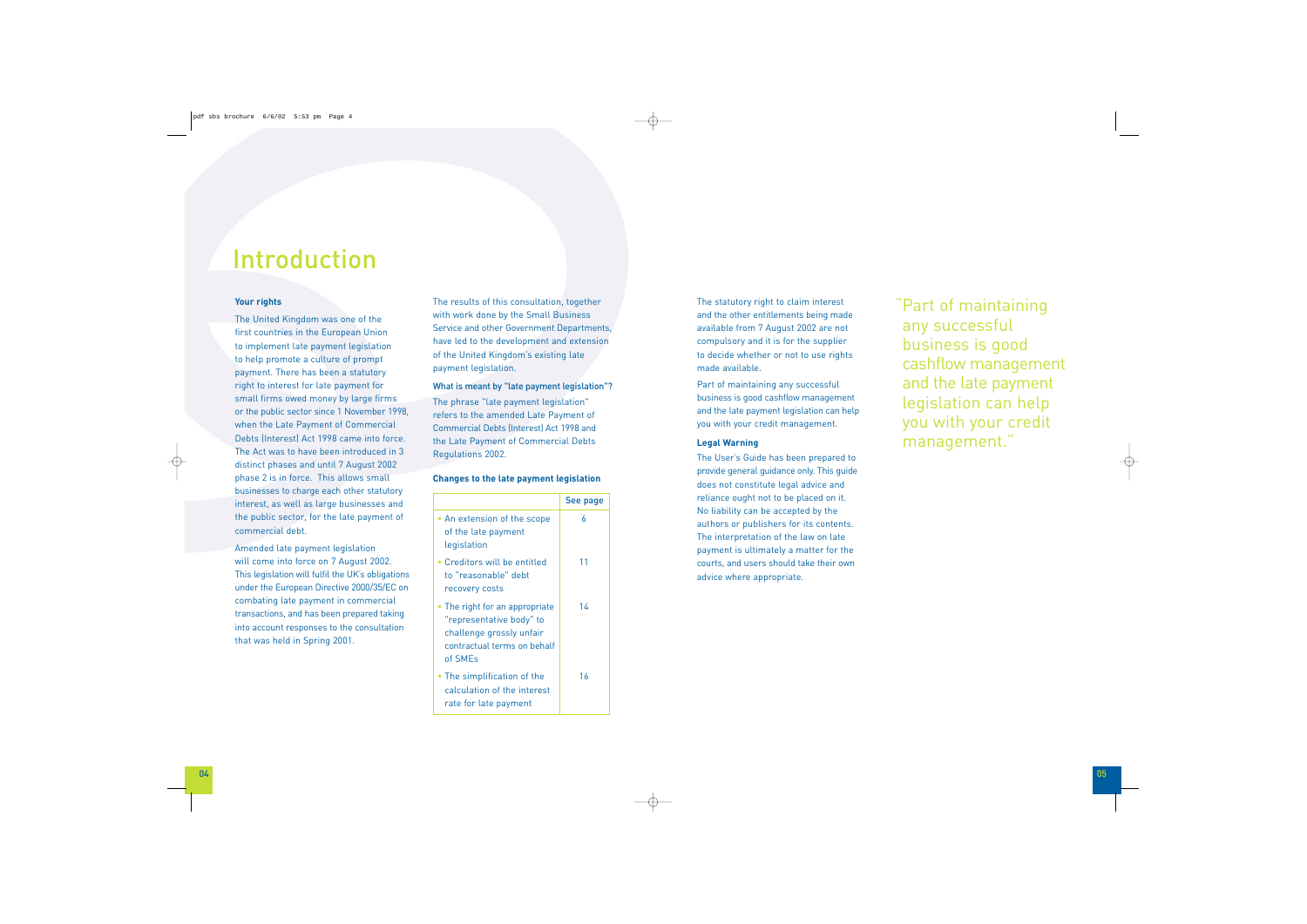#### **Your rights and how the changes to the late payment legislation will affect them**

#### - Before 7 August 2002

ALL small businesses can use the rights given to them by the "Late Payment of Commercial Debts (Interest) Act 1998 (as per the table below) to claim interest retrospectively. Section 3 "Do I have to claim immediately" provides further guidance about claiming retrospectively.

Guidance on how to use the Act, when making a claim for interest that is based upon a sale made before 7 August 2002, is set out in "The Late Payment of Commercial Debts (Interest) Act 1998: A User's Guide", (URN 00/1308), which will be sent to you free of charge if you ring EC Logistics on 0870 150 2500 and ask for a copy. You can also download it from the website www.payontime.co.uk

The table below provides a brief summary of how the legislation worked prior to 7 August 2002.

a small business for these purposes has 50 or fewer employees.

#### **Guidance**

If you are seeking advice on late payment that has arisen from sales agreed before 7 August 2002, you should consult the user's guide referred to above.

#### - From 7 August 2002

All businesses, irrespective of size, and public sector bodies can claim statutory interest for the late payment of commercial debts. In addition to this the entitlements identified in the introduction will be available. This user's guide explains how the late payment legislation in England and Wales will work from 7 August 2002.

### **Definitions in the new late payment legislation**

#### What is a public sector body?

A public sector body is any Government Department, Government Agency, Non-Departmental Public Body, and local or public authority.

#### What is a representative body?

A "representative body" is an organisation established to represent the collective interests of small and medium-sized enterprises in general or in a particular sector or geographical area.

# How is a SME (small and medium-sized enterprise) defined?

An SME has:

| fewer than 250 employees; and |                                                                |
|-------------------------------|----------------------------------------------------------------|
| either                        | has a turnover of less than<br>FUR 40 million                  |
| or                            | an annual balance sheet total<br>not exceeding EUR 27 million; |
| and                           | is independent.                                                |

Section 6 provides the full definition of an SME for the purposes of this legislation.

#### Guidance:

to convert your turnover or annual balance sheet figures into a EURO equivalent, you need to use the reference rate that is published annually by the European Commission, and which can be found in the "Official Journal of the European Communities".

#### **Jurisdiction**

The explanation of the late payment legislation set out in this document refers exclusively to England and Wales.

In Northern Ireland and Scotland, the late payment legislation is very similar, however due to differences in legal proceedings and the impact of devolution, it is essential that businesses and the public sector in either Northern Ireland or Scotland seek appropriate guidance there. We will seek to work closely with the devolved Governments to ensure that the approach to the interest rate and other entitlements is co-ordinated and consistent.

Appropriate authorities in Northern Ireland or Scotland can be contacted at:

#### Northern Ireland

The Registrar of Companies 64 Chichester Street Belfast BT1 4JX

#### **Scotland**

Business Environment and Consumer Affairs Branch Enterprise and Industry Division Scottish Executive Enterprise and Lifelong Learning Department 4th Floor Meridian Court 5 Cadogan Street GLASGOW G2 6AT

# Section 1: Understanding the legislation

| The earliest date from which a commercial<br>contract can create a claim for interest<br>under the late payment legislation. | Who can use the legislation                                                                                               |
|------------------------------------------------------------------------------------------------------------------------------|---------------------------------------------------------------------------------------------------------------------------|
| From 1 November 1998                                                                                                         | Small businesses can claim statutory<br>interest for late payment from large<br>businesses and most of the public sector. |
| From 1 November 2000                                                                                                         | In addition to the above, small businesses<br>can charge other small businesses<br>statutory interest for late payment.   |

#### **Definition**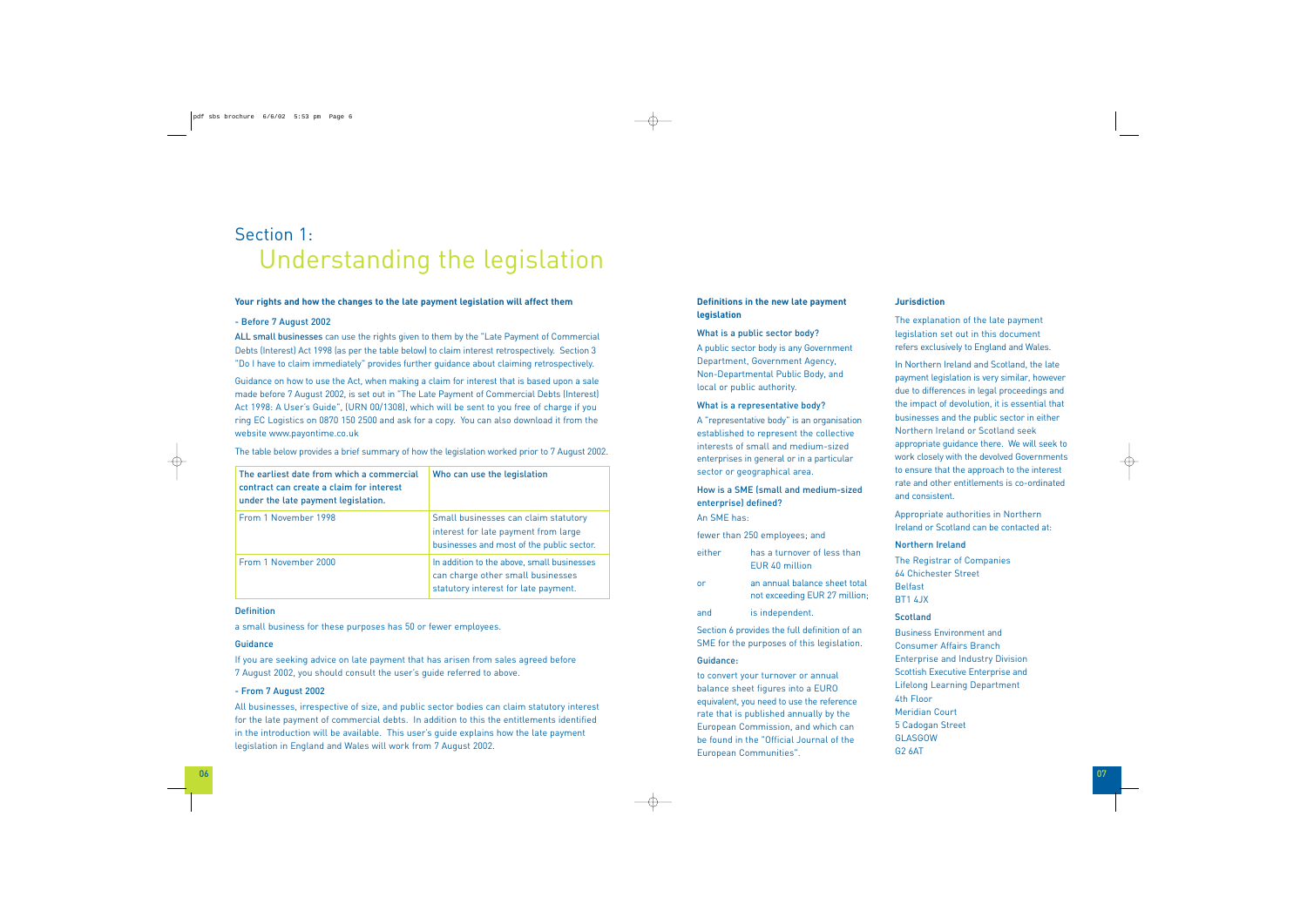08 09

#### **How you do business**

### Is the legislation the only way I can remedy late payment?

No. A supplier and purchaser can make their own arrangements for a remedy to late payment. This is known as contractual interest. If they do make their own arrangements for contractual interest, the late payment legislation will not apply. However, if they do not make arrangements, the remedies for late payment provided by the late payment legislation will apply.

To prevent purchasers abusing the right to agree their own arrangements with the supplier, any such contractual remedy for late payment must be "substantial" otherwise it will be void and the debtor will be unable to rely on it. It will be struck down by the courts and the terms of the late payment legislation will apply to the contract.

Any contract terms are void if they -

- (a) confer a contractual right to interest that is not a substantial remedy for late payment of the debt, or
- (b) vary the right to statutory interest so as to provide for a right to statutory interest that is not a substantial remedy for late payment of the debt,

unless the overall remedy for late payment of the debt is a substantial remedy.

# How will the courts know whether a remedy is substantial or not?

In determining whether a remedy is substantial or not, the courts will consider all the circumstances, including the rate of interest that applies to late payments and the length of credit periods. Purchasers should not negotiate longer credit periods to avoid the possibility of late payment.

Where a credit period is considered to be excessive, the courts may strike it down and replace it with the 30 days default period provided by the late payment legislation.

It will be for the supplier to show that a remedy is not substantial (although the purchaser may have to provide evidence that it is fair and reasonable in the circumstances). The court will then have to judge whether, in all the circumstances (including what is usual for that sector of business), the remedy meets the criteria of a "substantial remedy" set out above. The court will take into account such factors as whether there was equality of bargaining position between the parties and whether standard terms have been imposed.

Examples of contract terms which a court might declare void, to the extent that they relate to late payment because they result in there being no substantial remedy for late payment, might include:

- a credit period that is significantly different from custom and practice in that industry;
- a credit period that is significantly different from other supply contracts operated by the purchaser;
- an interest rate on late payment, significantly lower than the statutory rate, that fails to act as a deterrent to the purchaser paying late because it is lower than the purchaser's theoretical (or actual) cost of agreed borrowing;

# "Purchasers should not negotiate longer credit periods to avoid the possibility of late payment."

All the rights set out in this document should be available throughout the European Union from 7 August 2002. However there may be differences in how these rights are provided. For example, with regard to the right to be able to claim interest for late payment, countries that are within the Euro zone will use the European Central Bank base rate and they will probably add to this 7% and not the 8% uplift that the legislation here provides.

#### Guidance:

Businesses involved in commercial contracts with businesses and/or a public sector body not domiciled in England, Wales, Northern Ireland or Scotland, should make sure that they know what their rights are under the late payment legislation of the jurisdiction to which the contract would be subject if a dispute were to arise.

Any commercial contract made under the law of another member of the European Union, will have access to entitlements resulting from late payment legislation, which are similar to those identified in this document.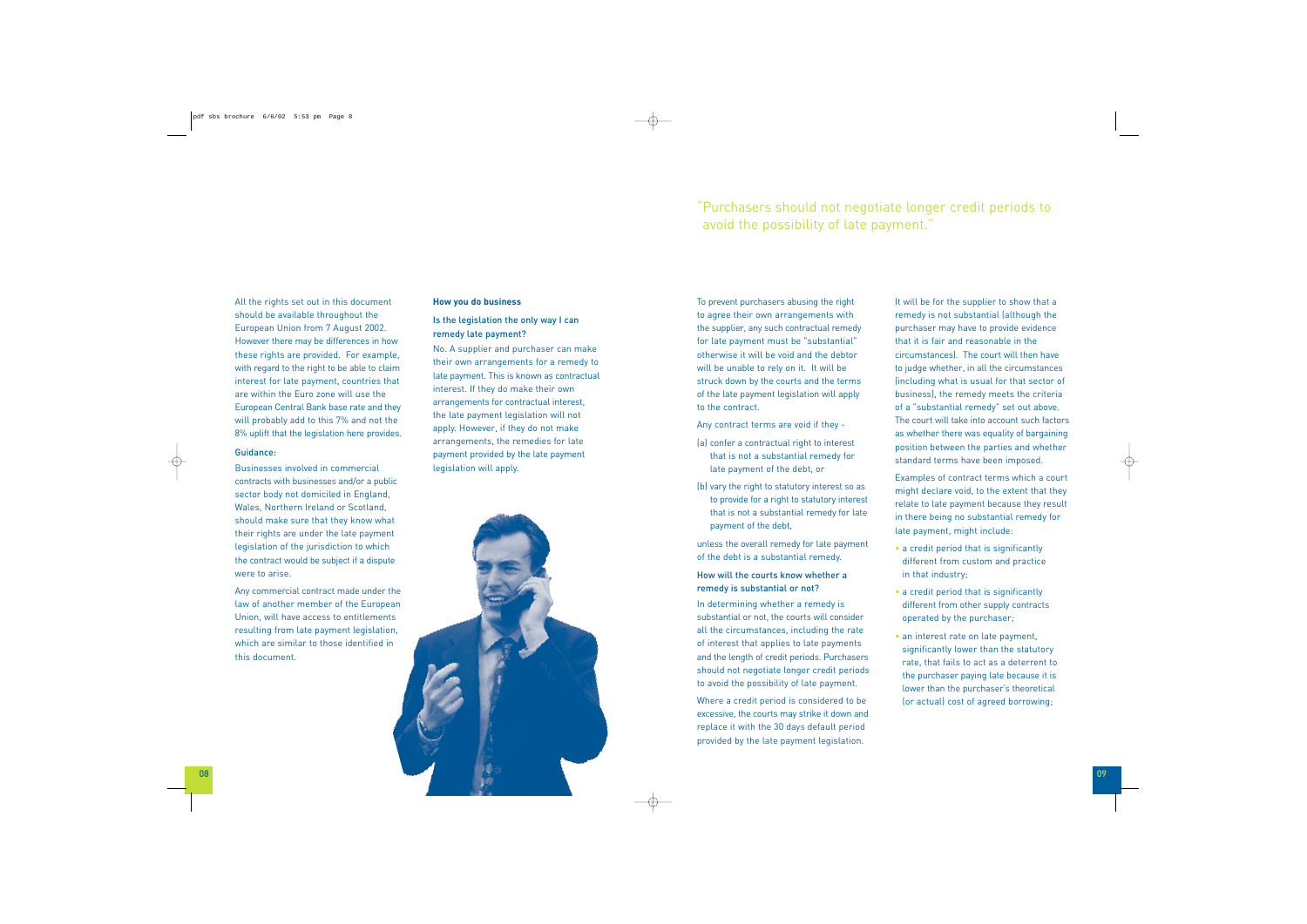Whether the purchaser had given any benefit in return for the term in question would be relevant. However, it must be stressed that the courts will look at the issue of a substantial remedy for late payment on a case-by-case basis.

#### Guidance:

The above list is not intended to be exhaustive and might not necessarily apply in every case.

#### How does the late payment legislation affect existing custom and practice?

The late payment legislation does not replace existing custom and practice. If the parties have undertaken business on the basis of usual industry practice (for example, payment at the end of the month following the date of the invoice), then this practice will probably still apply. However, if any remedy for late payment is not "substantial", the terms of the late payment legislation will apply.

- an interest rate on late payment, significantly lower than the statutory rate, that fails to recompense the supplier for being kept from their money, because it is below the supplier's theoretical (or actual) cost of agreed borrowing;
- an interest rate on late payment, significantly lower than the rate used in other supply contracts operated by the purchaser or than is normal in that sector of the economy;
- a contract term that has the effect of reducing the amount of interest that can be claimed, such that the compensation for late payment is insufficient to recompense the supplier or to act as a deterrent to late payment;
- excessive information requirements that must be fulfilled under the contract before any credit period might start.

From 7 August 2002 the late payment legislation will provide all businesses and the public sector with 4 entitlements:

- i) the right to claim interest for late payment;
- ii) the right to claim reasonable debt recovery costs, unless the supplier has acted unreasonably;
- iii) the right to challenge contractual terms that do not provide a substantial remedy against late payment; and
- iv) the right for "representative bodies" to challenge contractual terms that are grossly unfair on behalf of SMEs.

The first part of this section will address the right to interest and reasonable compensation for debt recovery costs.The second part will deal with contract terms.

# Don't I risk antagonising my customers if I use the legislation?

Using the legislation is your statutory right and is not designed to jeopardise existing customer relationships. Rather than seeking to encourage claims for interest and/or debt recovery compensation, the legislation's primary aim is to deter companies from paying their bills late. By treating the legislation as an integral part of your payment terms, customers will become educated to the fact that this is part of the way that you like to do business.

### **Part 1 - Late payment interest and reasonable debt recovery costs**

When can I claim either or both of them? Claim(s) can be made once a payment is deemed late. Remember that if your contract makes provision for late payment interest, the statutory right to interest and the right to reasonable debt recovery costs will not apply. You may wish to contract for reasonable recovery costs to cover the event of late payment or if you are litigating you may be able to recover from the court some of the costs and disbursements incurred or some of your reasonably foreseeable losses flowing from the late payment.

#### When is a payment late?

- Where there is an agreed credit period, and the supplier has agreed, either in writing or orally, a credit period with the purchaser, the payment is late if it is made after the last day of the credit period.
- If no credit period has been agreed, then the Act sets a default period of 30 days after which interest can run. This default period does not constitute a statutory credit period. Where no credit period is agreed in a contract, the principal debt will still become due from the moment the goods are delivered or the service performed.

# Section 2: What does the late payment legislation provide?

"it must be stressed that the courts will look at the issue of a substantial remedy for late payment on a case-by-case basis"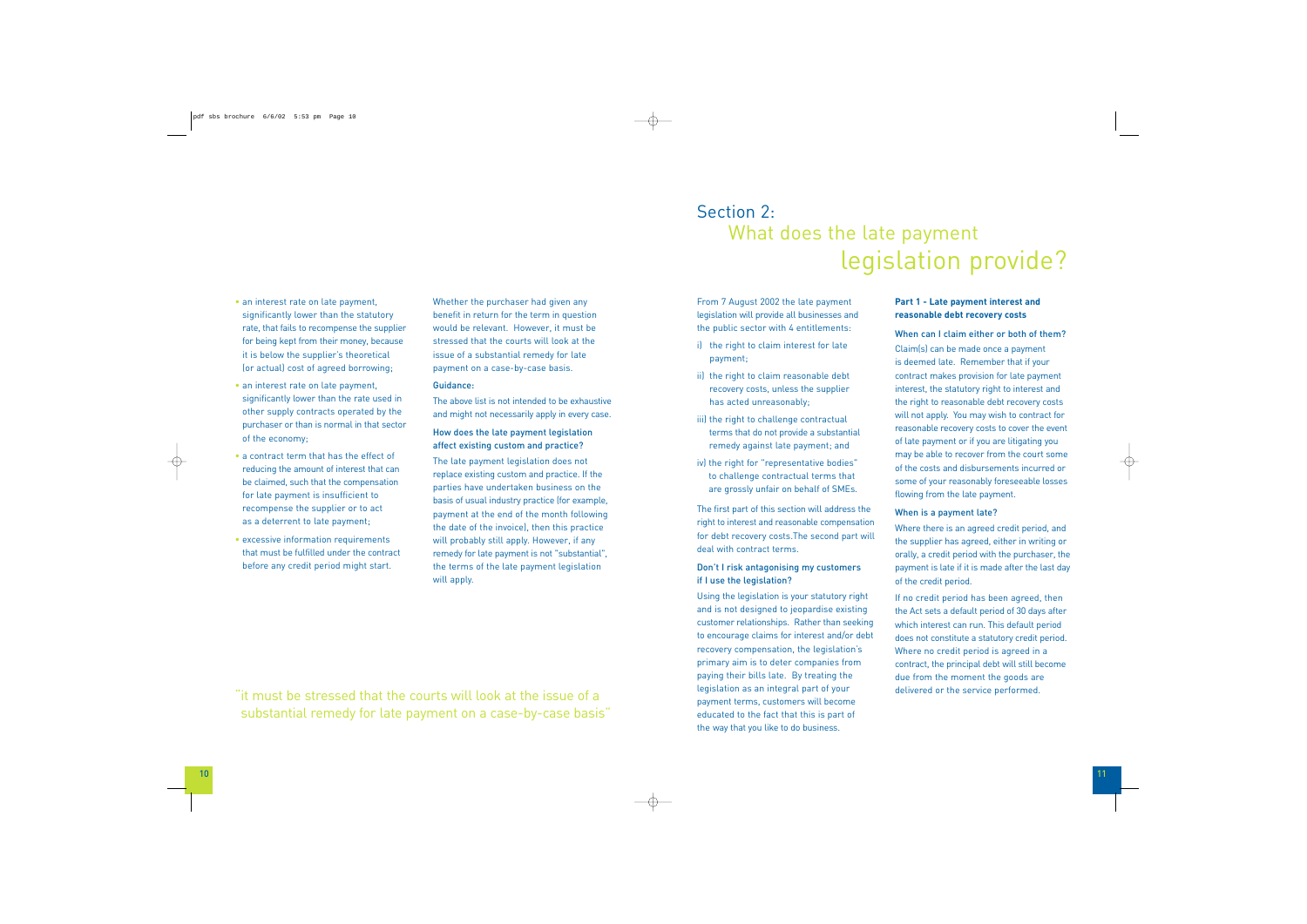The 30-day default period starts running from the later of the actions:

- the delivery of the goods or the performance of the service by the supplier; or
- the day on which the purchaser has notice of the amount of the debt.

A payment is late once the agreed credit period or the default period has expired.

# What happens if the contract requires advance payment(s)?

There are several ways in which a contract can require payment(s) to be made before the goods are delivered or the service is performed. The Act does not give a right to interest unless at least some of the goods have been delivered or part of the service performed unless contractually agreed. If the parties wish to agree otherwise, they will need to make provision in the contract for a substantial remedy instead of statutory interest.

Some contracts stipulate that the whole contract price should be paid before the goods are delivered or the service is performed. If payment has not been made before the goods are delivered or the service is performed, then statutory interest starts to run from the day after the day on which all the goods are delivered or the whole service is performed.

Other contracts stipulate that payment should be made by instalments in relation to a delivery of any part of the goods or performance of any part of the service. Where payment of such an instalment is made late then statutory interest runs on the instalment from the day after the day on which the part of the goods are delivered or the part of the service is performed.

Finally, where an advance payment forms part of the contract price, but is not related to the delivery of some of the goods or performance of part of the service, then statutory interest runs from the day after the day on which all the goods are delivered or the whole service is performed.

> • how much is owed (it may be helpful to provide the total amount of interest owed at the date of the invoice for interest, and, if the principal has not been paid, the rate at which the interest will continue to accrue);

# What happens if there is no agreed credit period but the purchaser usually pays at the end of the month following the month in which the invoice is received?

Some purchasers and suppliers have a long-standing relationship in which this kind of payment arrangement has become standard practice. In these cases, the credit period is considered to end on the last day of the month following the month in which the invoice is received. Interest starts to run on the next day.

### Where either:

- i) the purchaser is dealing with a new supplier; or
- ii) there is any other reason to doubt whether this kind of arrangement can be regarded as established practice between the supplier and purchaser

the purchaser should ensure that there is an agreed credit period - otherwise the default period of 30 days might apply.

# How do I make a claim for interest and/or reasonable debt recovery costs?

When the payment is late, a supplier should inform the purchaser that he or she is claiming interest on the late payment under the late payment legislation. It may be helpful to indicate the daily rate of interest that will be claimed, although it is not necessary to do so. The amount of compensation for debt recovery costs available is determined by a table, which the supplier can refer to.

For the purpose of claiming interest and/or compensation for debt recovery costs notification can be oral, but it is better to put it in writing, as this makes it easier to prove that notice has been given. It is necessary to provide all the information that should be carried on a standard invoice:

- the amount owed, and what it is owed for (stating which principal debt it relates to, quoting the original number of the invoice that requested payment of the principal debt);
- to whom payment should be made;
- by what date;
- to what address; and
- by what method the payment should be made (e.g. cheque, electronic transfer etc).

# How should I inform purchasers that they will be charged interest and/or reasonable debt recovery costs if they pay late?

Rather than using it as a last resort when faced with an overdue invoice, the late payment legislation is designed to be a deterrent against late payment, and to be used as part of standard business practices and credit management techniques. In much the same way as a supplier reminds purchasers that payment is due within a specified time limit, the supplier should also remind them that interest and compensation for debt recovery costs will be charged on overdue invoices using the entitlements provided by the late payment legislation.

In addition to informing purchasers verbally of their right to charge interest and/or claim compensation for debt recovery costs as part of standard payment terms, suppliers should state clearly on all written communications, credit application forms, order confirmations, invoices and all contracts:

# "the late payment legislation is designed as a deterrent against late payment to be used as part of standard business practices and credit management techniques"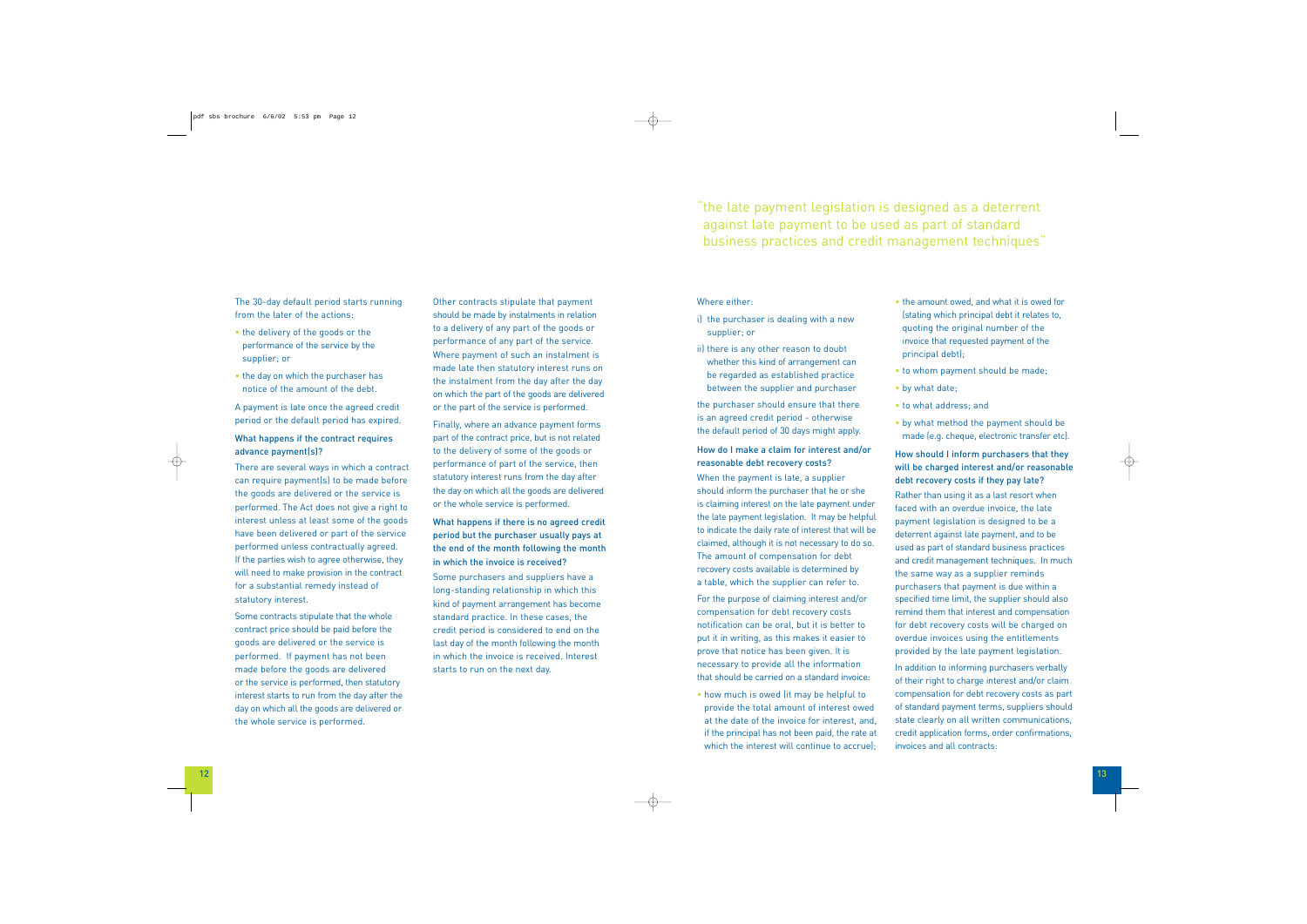See "How you do business" in Section 1.

Representative bodies officially recognised as, or having a legitimate interest in representing SMEs may go to court on behalf of the SME(s) and challenge as grossly unfair contractual terms which purchasers wish to rely upon. If the party that makes the challenge is successful, the Court will strike down as void the offending term(s) and the provisions of the late payment legislation will apply instead.

#### Representation in court

Small and medium-sized enterprises (SMEs) can ask a representative body to go to court on their behalf. Such a body might represent SMEs as a whole or cover a particular sector or geographical area.

#### Funding

There is no specific funding available to support challenges in court against grossly unfair contractual terms. Any representative bodies going to court are subject to normal costs rules and litigation liabilities.

# Can an independent representative body challenge void (grossly unfair) commercial contract terms and conditions without having been requested to by at least 1 SME?

Yes. As long as the representative body has a demonstrable, relevant link with the SME(s), and has been set up specifically to act in the interests of SMEs as a whole or for a particular sector or geographical area.

"We understand and will exercise our statutory right to claim interest and compensation for debt recovery costs under the late payment legislation if we are not paid according to agreed credit terms."

# Do I have to charge interest and/or debt recovery costs to all late payers?

No. It is not compulsory to use the late payment legislation. A supplier is free to decide whether or not to make a claim for interest or compensation for debt recovery costs.

# **Part 2 – Void (grossly unfair) contractual terms**

# What are void (grossly unfair) contractual terms?

Void (grossly unfair) contractual terms undermine the purpose of the late payment legislation. For example, they might seek to deny the supplier their right to reasonable compensation for debt recovery costs and/or remove or minimise the supplier's right to statutory interest for late payment. For example, the customer might try to impose unilaterally a reduction in the rate of interest to be charged for late payment and/or increase the length of the credit period.

#### Guidance:

See "How you do business" in Section 1, which will also help.

#### What can you do?

Any business or the public sector is entitled to go to court and challenge such terms and conditions.

This creates a reasonable expectation that it would be possible to pursue and claim statutory interest for late payment up to 6 years (5 years in Scotland) retrospectively, or back to the time when the appropriate legislation came into force, whichever is the shorter of the two periods (businesses not based in England or Wales should read "Jurisdiction" in Section 1).

#### Guidance:

The issue of limitation, not being able to claim retrospectively, will only arise in 2004 in England and Wales because claims for late payment interest under the late payment legislation cannot pre-date the coming into force of the relevant part of the legislation, see the table below.

### Can I charge retrospectively on my existing debtors' list?

Yes. It is possible to claim statutory interest for late payment up to 6 years in the past (5 years in Scotland), or as far back as the appropriate legislation (see table below) is available, whichever is the shorter period.

#### back for that?

es can claim statutory interest for late arge businesses and most of the public sector.

From 1 Assex 2000 Sessions 2000 Session also claim statutors in the Session Session Session Session S rom other small businesses.

in a commercial contract can claim statutory n compensation arising from late payment.

This section will be divided into two parts, Part 1 explains how to calculate the amount of interest that you are entitled to and Part 2 advises how much compensation you are entitled to for reasonable debt recovery costs. First however:

#### Do I have to claim immediately?

There is no doubt that the older the debt the less likely it will be paid; however a claim for interest against a late payment does not need to be made straightaway. A supplier has six years in England, Wales and Northern Ireland, and five years in Scotland, in which to make the claim (businesses not based in England or Wales should read "Jurisdiction" in Section 1). Receivers or liquidators of a business may pursue its purchasers for interest on late payment going back over this period. Businesses may also claim interest after they have stopped supplying a purchaser. Purchasers who wish to avoid future claims for interest should pay their bills on time.

The six-year period is derived from case law and the Limitation Act 1980.

# Section 3: How to claim

| The earliest date from which a<br>commercial contract can create<br>a claim for interest under the<br>late payment legislation. | Who can claim b                          |
|---------------------------------------------------------------------------------------------------------------------------------|------------------------------------------|
| From 1 November 1998                                                                                                            | Small business<br>payment from la        |
| From 1 November 2000                                                                                                            | <b>Small business</b><br>late payment fr |
| From 7 August 2002                                                                                                              | Anyone involved<br>interest or clain     |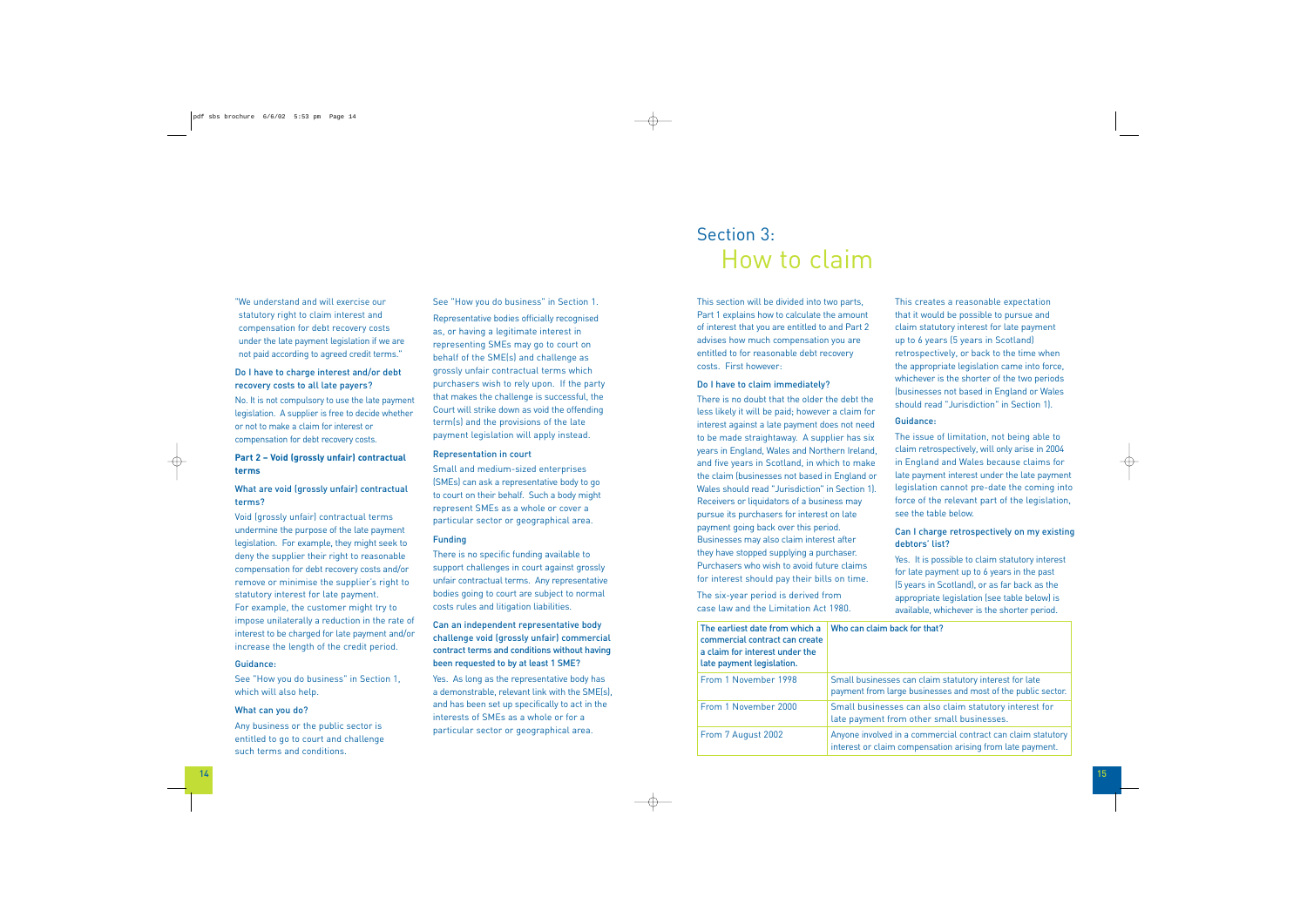# **Part 2 - Compensation arising from late payment**

# How much compensation am I allowed?

The table below shows how much compensation you are entitled to.

| Size of the unpaid debt | To be paid to<br>the creditor. |
|-------------------------|--------------------------------|
| Up to £999.99           | £40                            |
| £1,000 to £9,999.99     | £70                            |
| £10,000 or more         | £100                           |



# **Part 1 - How to calculate late payment interest**

#### What rate of interest can be charged?

At the start of a six-month period the official dealing rate of the Bank of England (the base rate) will be made a fixed "reference rate" for the subsequent six months. The table below shows how this works.

|                                                                                      | The six-month<br>period  |
|--------------------------------------------------------------------------------------|--------------------------|
| The Bank of England base<br>rate on 31 December, will<br>be the "reference rate" for | 1 January to<br>30 June  |
| The Bank of England base<br>rate on 30 June, will be<br>the "reference rate" for     | 1 July to<br>31 December |

To determine what interest rate you should use when calculating interest on a late payment, you need to add 8% to the "reference rate" that covers the six-month period in which your debt became late.

#### How do I find the correct base rate to use?

32.9 pence  $x$  30 days = £9.86 (the interest owed to date)

The correct interest rate to be used can be found by visiting www.payontime.co.uk The Better Payment Practice Group will also issue a press release with the base rate to be used for the forthcoming 6-month period. The Bank of England base rate on the 30 June or 31 December can be found by looking in the financial pages of the national press of the appropriate date (libraries will be able to help) or by visiting the Bank of England website at www.bankofengland.co.uk.

#### How do I calculate the interest charge?

The interest owed on a late payment is simple, not compound, interest. It is calculated like this:

Debt x interest rate x the number of days late 365

#### Do I calculate inclusive or exclusive of VAT?

You charge interest on the gross amount of the debt (including any element of VAT), but you do not pay VAT on the interest.

"If the purchaser owes the principal and interest, unless payment is accepted on other terms, any part payment of the debt will go to reduce the amount of the interest first"

#### Example

If the base rate is 4% for the six-month period when the debt became late, then the statutory interest rate is 12% (4% base rate <sup>p</sup>lus 8%)

#### Debt is £851.06

plus  $£148.94$  VAT = total  $£1,000$ 

If this debt is 30 days late, then the interest owed is:

| £1,000 x 12% | $=$ £120 (the annual rate) |
|--------------|----------------------------|
| £120 ÷ 365   | $= 32.9p$ (the daily rate) |

#### When does the interest stop running?

Interest stops running on a debt once the principal has been paid i.e. once payment is received but not yet cleared if relevant. If the purchaser owes the principal and interest, unless payment is accepted on other terms, any part payment of the debt will go to reduce the amount of the interest first.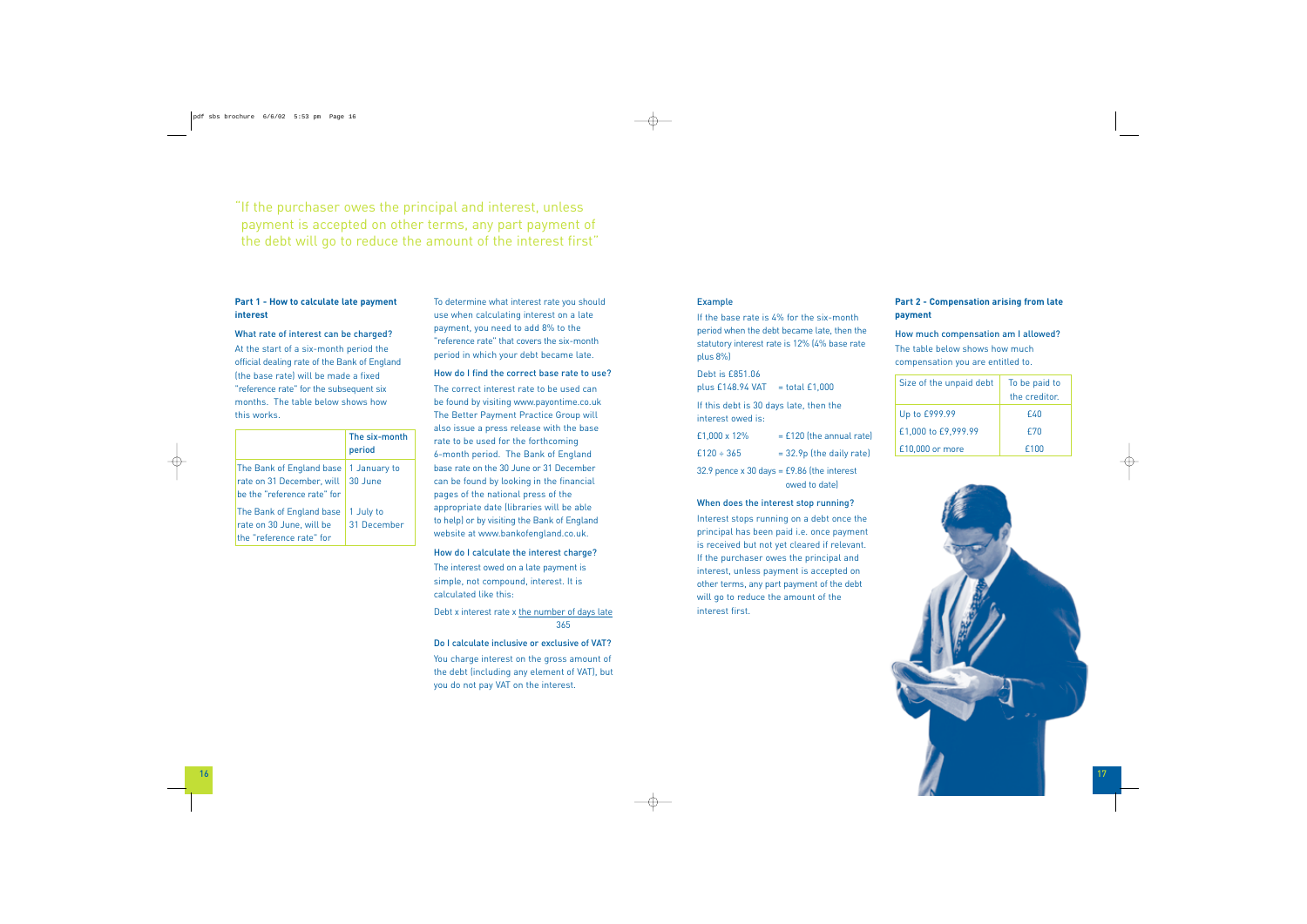# How do I collect the interest for late payment and/or the debt recovery compensation?

The interest and compensation are payable by law. It is up to the supplier to decide whether or not to enforce this right. It is good business practice to agree payment terms "up-front", preferably in writing. You could also agree interest and compensation provision or alternatively indicate that you will rely on the statutory rights, see the penultimate question of Part 1, Section 2.

If the purchaser pays late, then the supplier should make a written demand for the interest and/or compensation for debt recovery costs as described earlier in Section 3.



#### Guidance:

Yes. If any part of the debt - i.e. the interest or the principal or both - is assigned to a third party, the original supplier should inform the purchaser in writing, saying to whom the debt has been assigned.

This entitlement to compensation for debt recovery costs does not affect your other rights, and you may still go to court to recover specific fees and charges paid to specialist firms or advisers if you feel that is necessary. If you do go to court the statutory compensation can be recovered along with late payment interest.

# Can my right to interest or compensation for debt recovery costs be sold or transferred to another party such as factors or collection agencies?

The third party, regardless of its size, can then pursue the debtor through the courts for the interest etc.

Sometimes a supplier sells a debt without notifying the debtor. When this happens, the transfer is effective as far as the original supplier and the third party are concerned. However, as far as the debtor is concerned, the debt is still owed to the original supplier, and it is only the original supplier who can pursue the debtor through the courts.

The person entitled to receive the money can employ an agent to collect it for them. For example, a supplier might employ a debt collector to act as its agent in seeking

# Section 4: How to collect

to collect from the debtor, without actually transferring the debt. Similarly, a factor might expect a supplier to act as its agent by continuing to press debtors for payment of debts they have sold to him. Someone who is acting as an agent in this way can calculate and claim interest and invoice for it. Some agencies offer a legal service, enabling them to issue court proceedings.

The supplier can transfer the whole debt (that is, both the principal sum and the interest) or the principal sum alone, or the interest alone. Where only part of the debt has been transferred, the supplier can act as an agent for the third party in respect of the transferred part, and the third party for the supplier for the part that has not been transferred.

Whatever the arrangements between the supplier and third party, the purchaser will never be required to pay interest twice on the same debt.

# What happens if a purchaser does not agree with the interest or compensation for debt recovery costs that is charged to them?

A purchaser may not agree with an interest charge (for example, if the goods delivered were faulty and had to be repaired, or they were delivered late). If this happens, the purchaser may negotiate with the supplier to reduce or amend the interest charge.

Sometimes the purchaser may be unable to reach any agreement with the supplier. If this happens, and once all collection methods and negotiations have been exhausted, if the supplier considers that his/her claim for interest and/or compensation for debt recovery costs is a proper one, he/she can go to court or consider the following actions:

- to withhold the supply of further goods or services until interest is paid;
- to refuse to trade on credit terms with the purchaser in the future;
- to negotiate with the purchaser to ensure that future invoices are paid on time.

How do I use the courts to collect payment? If the purchaser does not pay the interest and/or compensation for debt recovery costs, the supplier can pursue the claim through the courts. Taking someone to court can be an effective method of debt recovery, but not always the best option for example, if your debtor is insolvent, the chances of recovering the debt are minimal and you will have incurred court costs as well. The court procedures are designed to be quick and easy to operate. County Court offices can provide information about court procedures, copies of the forms and help with filling them in. The addresses and telephone numbers of County Courts are listed in the telephone directory under "Courts".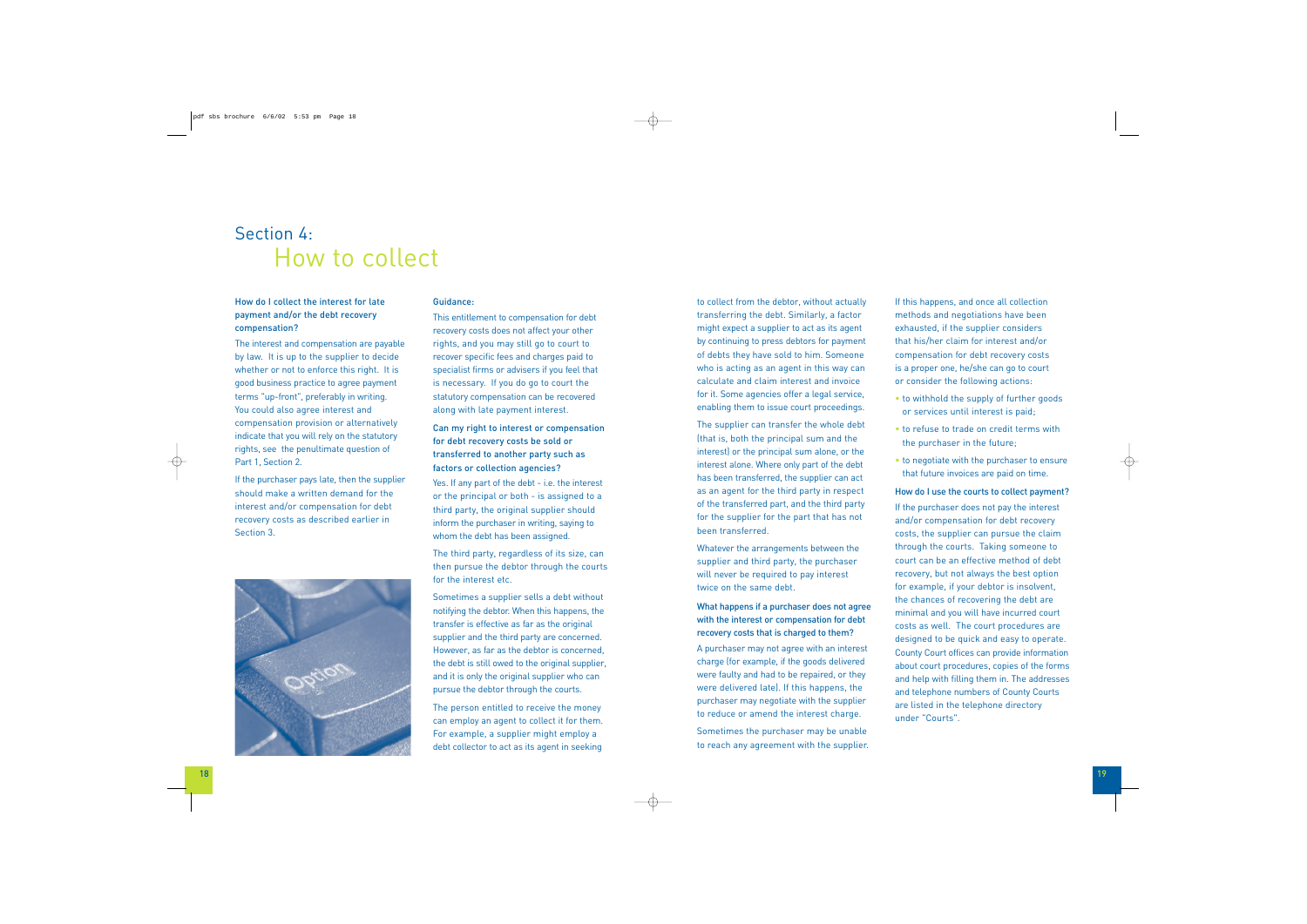Recently, the Court Service has launched a facility called "Money Claim Online", where it is possible to claim debts of less than £100,000 electronically using the internet, more information can be found at www.courtservice.gov.uk/mcol/ .

The supplier should, as a matter of best practice give notice to the purchaser of an intention to issue proceedings to recover the interest and/or compensation for late payment. If legal proceedings are taken, the purchaser may set out the grounds of his dispute to contest the claim. It will then be for the court to decide the matter.

Going to court or using Money Claim Online should be a last resort. Be sure that you have tried all other solutions, including alternative dispute resolution, if appropriate, the Court Service offers guidance on this.

The court will expect the parties to act reasonably in exchanging information and documents relevant to the claim prior to litigation being launched and generally in trying to avoid the necessity for the start of proceedings.

# How will a County Court Judgment affect the purchaser?

If the court makes an award against the purchaser, the purchaser may find that their credit rating is detrimentally affected if they do not make the payment within a month, because this non-payment will be registered at Registry Trust Ltd. (the register of County Court Judgements), and this information will be made available to credit references agencies and any other party searching the registry. This will make obtaining credit in the future much more difficult, as the purchaser will be perceived as a poor payer.

# Are there any valid grounds for disputing interest and/or compensation for debt recovery costs claims?

The purchaser may ask the court to be excused from paying part or all of the interest or debt recovery costs, either as a defence to a claim made by the supplier or by applying to the court themselves. This might happen, for example, if the supplier did not give the purchaser enough information about the amount owed, where payment should be sent or by what method it should be made (cash, cheque etc), or was otherwise unreasonable in its conduct. The court has the power to remit interest that is due either partially or wholly.

#### What do I do if I receive a claim for interest?

If the payment was made late then interest and compensation for late payment are due and payable under the late payment legislation (see Section 2 – What does the late payment legislation provide?). The supplier has a legal right to the interest and compensation for debt recovery costs, and if necessary, to seek enforcement through the courts for non-payment. To avoid litigation, if any interest and/or compensation for debt recovery costs are legally due and have been claimed, they should be paid.

If there is a genuine dispute, or the charge has been made incorrectly, then the claim should be queried at once.

# How can I ensure that I don't receive a claim for interest and/or compensation for debt recovery costs?

- Purchasers must not enter into a contract that realistically they do not think they will be able to fulfil. (A purchaser's reputation and credit rating will be damaged, notwithstanding the increased risk of having to pay significantly more than originally envisaged as interest accrues and compensation is claimed.)
- Purchasers should ensure that agreed payment terms are complied with.
- Purchasers should reconcile invoices and statements of account promptly.
- Purchasers should raise any genuine complaints or disputes as soon as they arise, and at the very latest upon receipt of an invoice.
- If a dispute or complaint arises, purchasers should obtain (where possible) written confirmation from the supplier that a query exists.

# As a supplier, how can I protect my right to claim interest and compensation for debt recovery costs?

- Suppliers should evaluate in advance the purchaser's financial status to minimise the risk of providing goods or services to a company that cannot or will not pay.
- Suppliers should send accurate invoices and statements of account promptly.
- Suppliers should ensure that genuine customer complaints or disputes are resolved as early as possible and should act reasonably at all times.
- Suppliers should have an effective collection system in place to ensure compliance with agreed terms.

# Can purchasers and suppliers work together to promote a better payment culture?

Good communication between supplier and purchaser can help reduce the incidence of late payment. Purchasers and suppliers should ensure that payment terms are agreed at the start of the trading relationship and that they are clear to all parties.

# Section 5: Receiving and avoiding claims for interest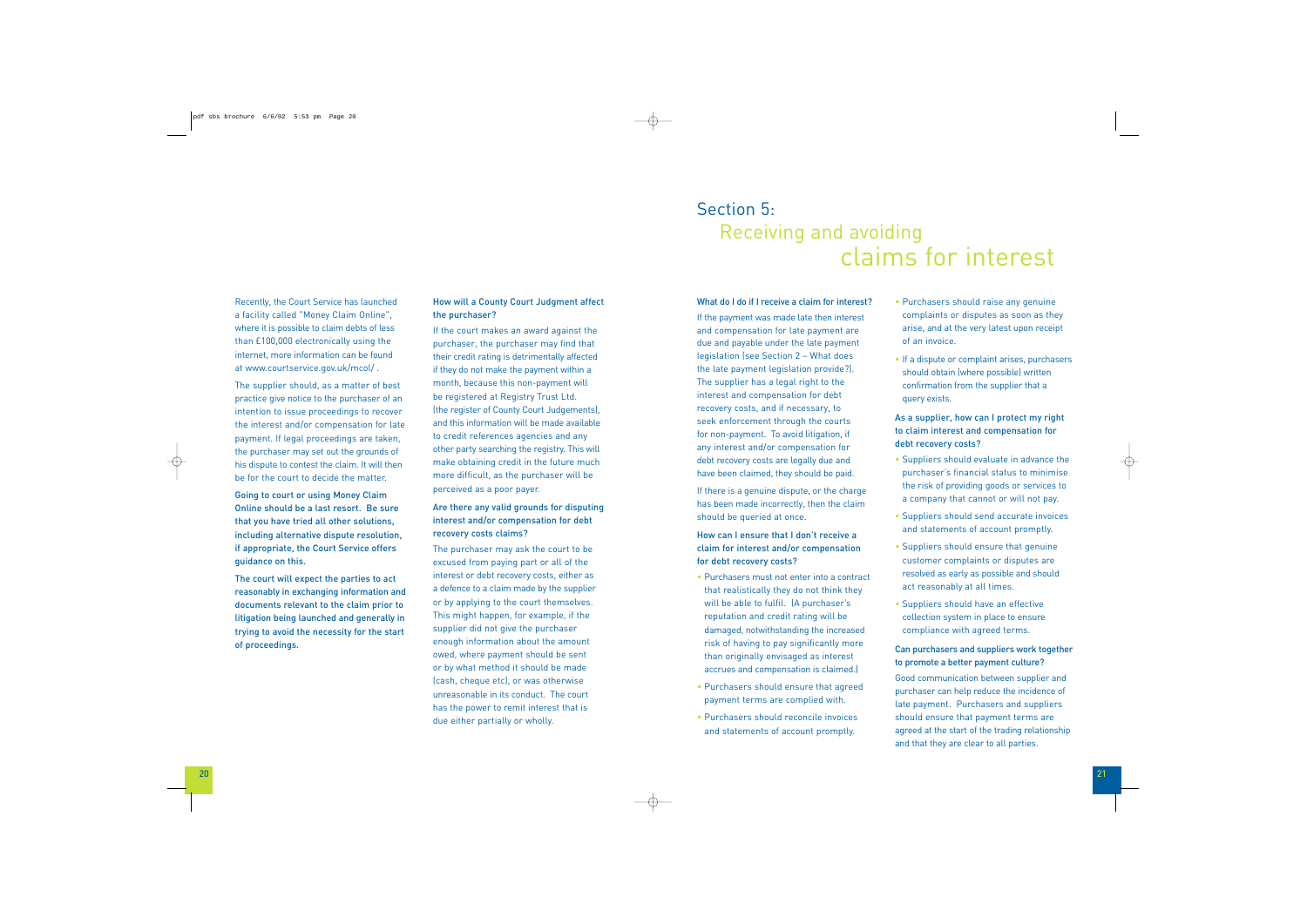This extract is taken from the Commission Recommendation 96/280/EC of 3 April 1996 concerning the definition of small and medium-sized enterprises (OJ L 107, 30.4.1996, p. 4).

- 1.Small and medium-sized enterprises, hereinafter referred to as 'SMEs', are defined as enterprises which:
- have fewer than 250 employees, and
- have either,
- an annual turnover not exceeding EUR 40 million, or
- an annual balance-sheet total not exceeding EUR 27 million,
- conform to the criterion of independence as defined in paragraph 3.



2.Where it is necessary to distinguish between small and medium-sized enterprises, the 'small enterprise' is defined as an enterprise which:

- has fewer than 50 employees and
- has either,
- an annual turnover not exceeding EUR 7 million, or
- an annual balance-sheet total not exceeding EUR 5 million,
- conforms to the criterion of independence as defined in paragraph 3.
- 3.Independent enterprises are those which are not owned as to 25 % or more of the capital or the voting rights by one enterprise, or jointly by several enterprises, falling outside the definitions of an SME or a small enterprise, whichever may apply. This threshold may be exceeded in the following two cases:
- if the enterprise is held by public investment corporations, venture capital companies or institutional investors, provided no control is exercised either individually or jointly,
- if the capital is spread in such a way that it is not possible to determine by whom it is held and if the enterprise declares that it can legitimately presume that it is not owned as to 25 % or more by one enterprise, or jointly by several enterprises, falling outside the definitions of an SME or a small enterprise, whichever may apply.

# Section 6: Definition of small and medium-sized enterprises

- 4.In calculating the thresholds referred to in paragraphs 1 and 2, it is therefore necessary to cumulate the relevant figures for the beneficiary enterprise and for all the enterprises that it directly or indirectly controls through possession of 25 % or more of the capital or of the voting rights.
- 5.Where it is necessary to distinguish micro-enterprises from other SMEs, these are defined as enterprises having fewer than 10 employees.
- 6.Where, at the final balance sheet date, an enterprise exceeds or falls below the employee thresholds or financial ceilings, this is to result in its acquiring or losing the status of 'SME', 'medium-sized enterprise', 'small enterprise' or 'micro-enterprise' only if the phenomenon is repeated over two consecutive financial years.

# 7.The number of persons employed corresponds to the number of annual working units (AWU), that is to say, the number of full-time workers employed during one year with part-time and seasonal workers being fractions of AWU. The reference year to be considered is that of the last approved accounting period.

8.The turnover and balance sheet total thresholds are those of the last approved 12-month accounting period. In the case of newly-established enterprises whose accounts have not yet been approved, the thresholds to apply shall be derived from a reliable estimate made in the course of the financial year."

"In the case of newly-established enterprises whose accounts have not yet been approved, the thresholds to apply shall be derived from a reliable estimate made in the course of the financial year"